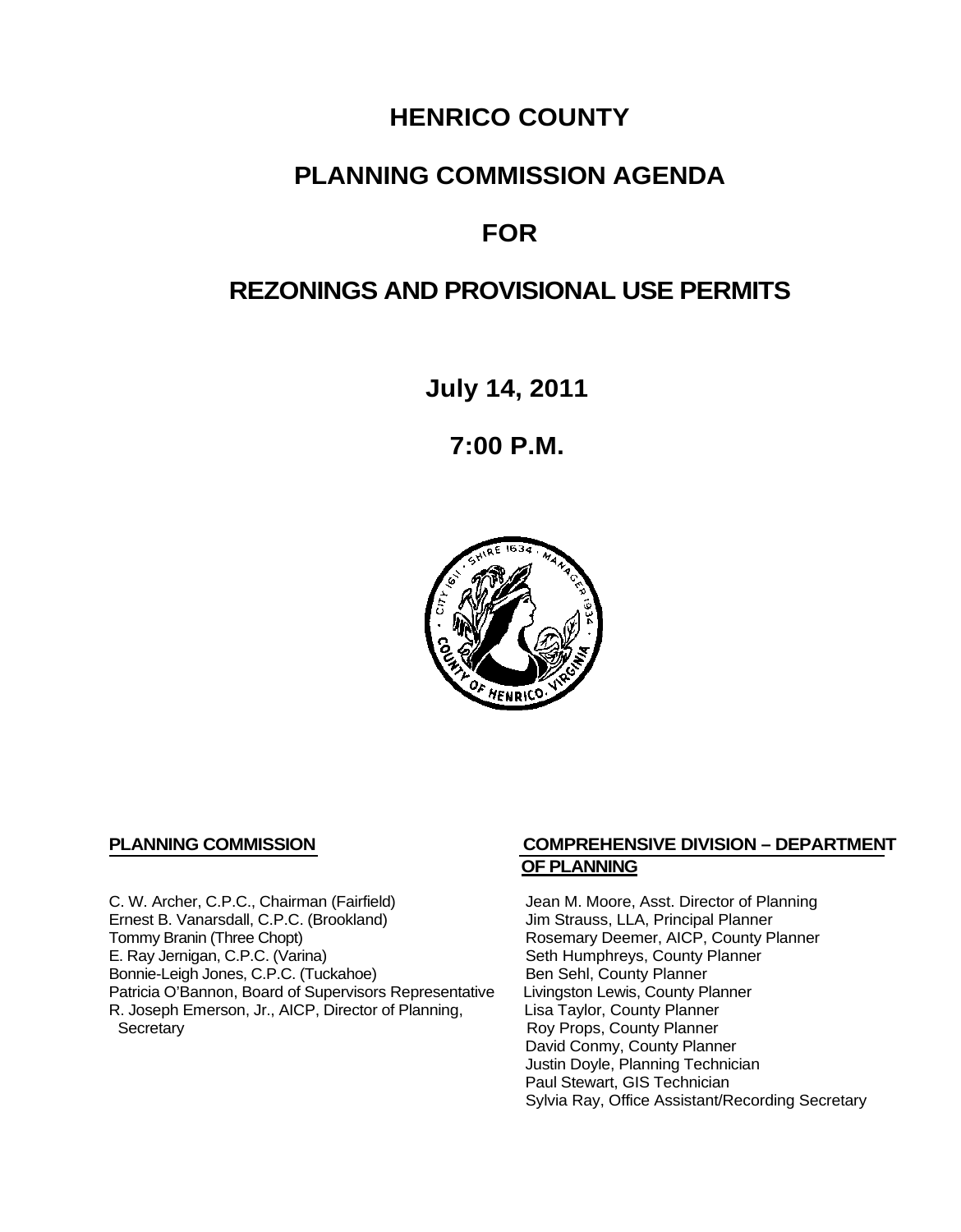### **PLANNING COMMISSION REZONING MEETING FINAL AGENDA JULY 14, 2011**

#### **BEGINNING AT 5:30 P.M.**

**5:30 P.M. Closed Meeting:** Planning Department Large Conference Room pursuant to Section 2.2-3711(A)(7) of the Code of Virginia for consultation with legal counsel regarding specific matters in Case C-10C-11 requiring the provision of legal advice.

**6:00 P.M. Work Session:** Planning Department Large Conference Room to discuss amendments to the County Code's UMU District.

**6:30 P.M. Dinner:** Planning Department Large Conference Room

#### **BEGINNING AT 7:00 P.M.**

**WELCOME**

**PLEDGE OF ALLEGIANCE**

**RECOGNITION OF NEWS MEDIA**

**CALL TO ORDER**

**REQUESTS FOR WITHDRAWALS AND DEFERRALS: (0); (0)**

**REQUESTS FOR EXPEDITED ITEMS: (0)**

**CASES TO BE HEARD: (2)**

#### **TUCKAHOE:**

None.

#### **BROOKLAND:**

**C-10C-11 John G. Mizell, Jr. for 1241 Associates, LLC**: Request to conditionally rezone from O-3C Office District (Conditional) to R-2AC One-Family Residence District (Conditional), part of Parcel 775-749-1480, containing 3.6031 acres, located on the east line of Impala Drive at its intersection with Impala Place. The applicant proposes a place of worship. The R-2A District allows a minimum lot size of 13,500 square feet and a maximum gross density of 3.23 units per acre. The use will be controlled by zoning ordinance regulations and proffered conditions. The Land Use Plan recommends